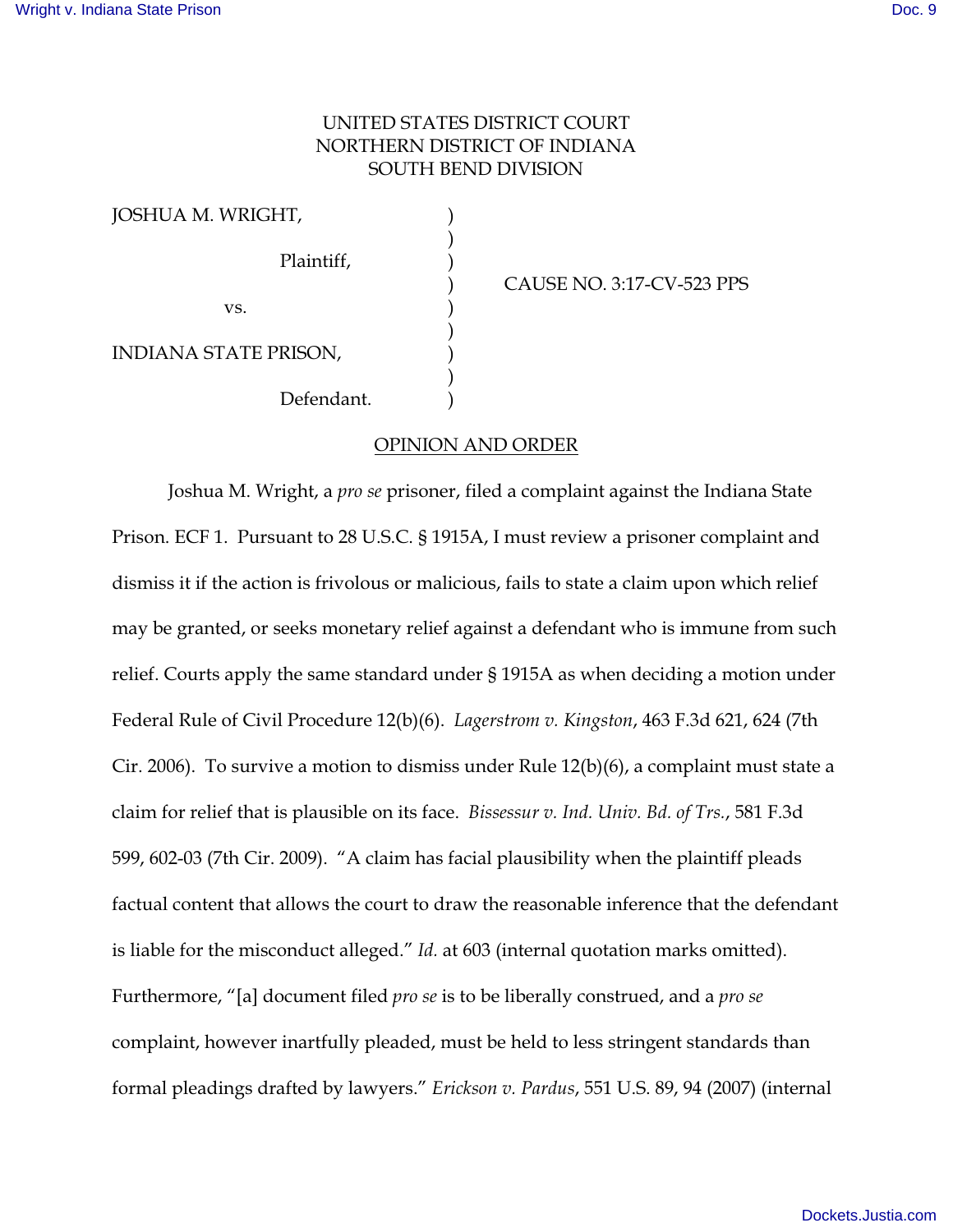quotation marks omitted). To state claim under 42 U.S.C. § 1983, a plaintiff must allege:  $''(1)$  that defendants deprived him of a federal constitutional right; and  $(2)$  that the defendants acted under color of state law." *Savory v. Lyons*, 469 F.3d 667, 670 (7th Cir. 2006).

Joshua Wright is an inmate at the Indiana State Prison ("ISP"). He alleges that he was housed there in inadequate conditions from the evening of May 20, 2017, through the morning of May 24, 2017. During this time, he was not permitted to shower, leave his cell for recreation or use the telephone. Inmates are entitled to adequate food, clothing, shelter, bedding, hygiene materials, and sanitation. *Knight v. Wiseman*, 590 F.3d 458, 463 (7th Cir. 2009). But "the Constitution does not mandate comfortable prisons...." *Rhodes v. Chapman*, 452 U.S. 337, 349 (1981). Conditions that merely cause inconveniences and discomfort or make confinement unpleasant do not rise to the level of Constitutional violations. *Adams v. Pate*, 445 F.2d 105, 108-09 (7th Cir. 1971). Rather, conditions of confinement must be severe to support an Eighth Amendment claim. *Morissette v. Peters*, 45 F.3d 1119, 1123 (7th Cir. 1995). "[T]he prison officials' act or omission must result in the denial of the minimal civilized measure of life's necessities." *Farmer v. Brennan*, 511 U.S. 825, 834 (1994) (internal quotation marks omitted). Wright complains that he was unable to take a daily shower during this short period of time. However, being denied the opportunity to shower for three-and-a-half days does not violate the Constitution. *Jaros v. Ill. Dep't of Corrs.*, 684 F.3d 667, 671 (7th Cir. 2012) ("limiting inmates to weekly showers does not violate the Eighth Amendment"). He also complains that he was not allowed to leave his cell for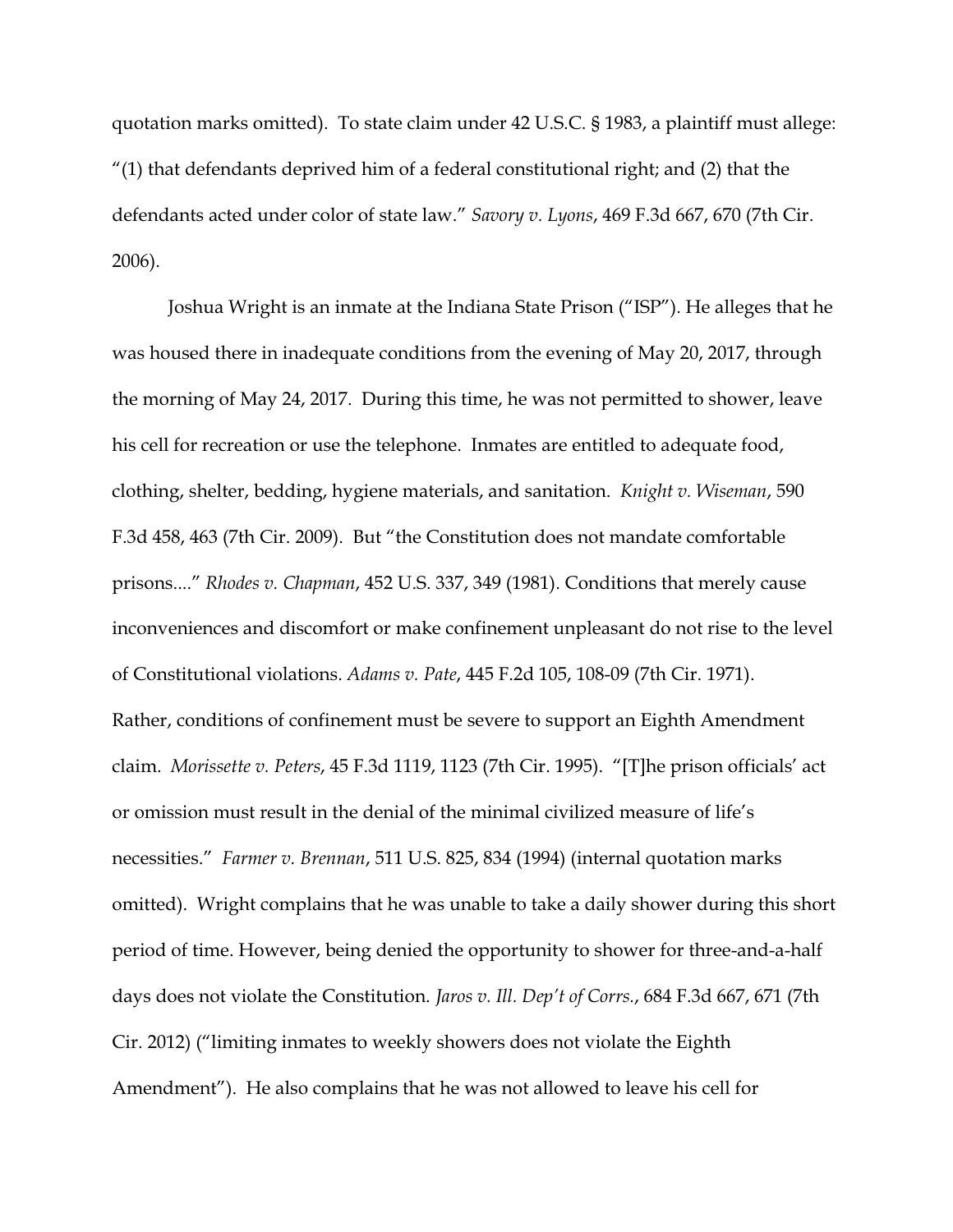recreation. Though a total lack of exercise would state a claim where "movement is denied and muscles are allowed to atrophy," *French v. Owens*, 777 F.2d 1250, 1255 (7th Cir. 1985), the mere denial of "desirable, entertaining diversions . . . [does] not raise a constitutional issue," *Harris v. Fleming*, 839 F.2d 1232, 1236 (7th Cir. 1988). Being denied recreation time for three-and-a-half days is not so extensive or long lasting to constitute an Eighth Amendment violation. Finally, he complains that he was not allowed to use the telephone. He believes that not being allowed to use the telephone for that short period of time infringed on his First Amendment right to speak, but it did not. Although prisoners may have a right under the First Amendment to communicate with others outside of the prison, they do not have an unqualified right to do so. *Boriboune v. Litscher*, 91 F. App'x 498, 499 (7th Cir. 2003); *see also Arsberry v. Illinois*, 244 F.3d 558, 564- 65 (7th Cir. 2001). Ultimately, though the conditions Wright describes were unpleasant, he has not alleged facts demonstrating that he was denied the "minimal civilized measure of life's necessities." Indeed, they do not exceed what one would expect from prison life generally. *See Thomas v. Ramos*, 130 F.3d 754, 762 (7th Cir. 1997) (noting that inmates are typically faced with restrictive conditions for short periods of time).

As a final matter, even if Wright would have alleged that he suffered a constitutional violation, which he has not, he has also not named any responsible defendant. Though ISP is where these events occurred, it is a building, not a person or even a policy making unit of government that can be sued pursuant to 42 U.S.C. § 1983. *See Sow v. Fortville Police Dep't*, 636 F.3d 293, 300 (7th Cir. 2011).

As explained, this complaint does not state a constitutional claim against any